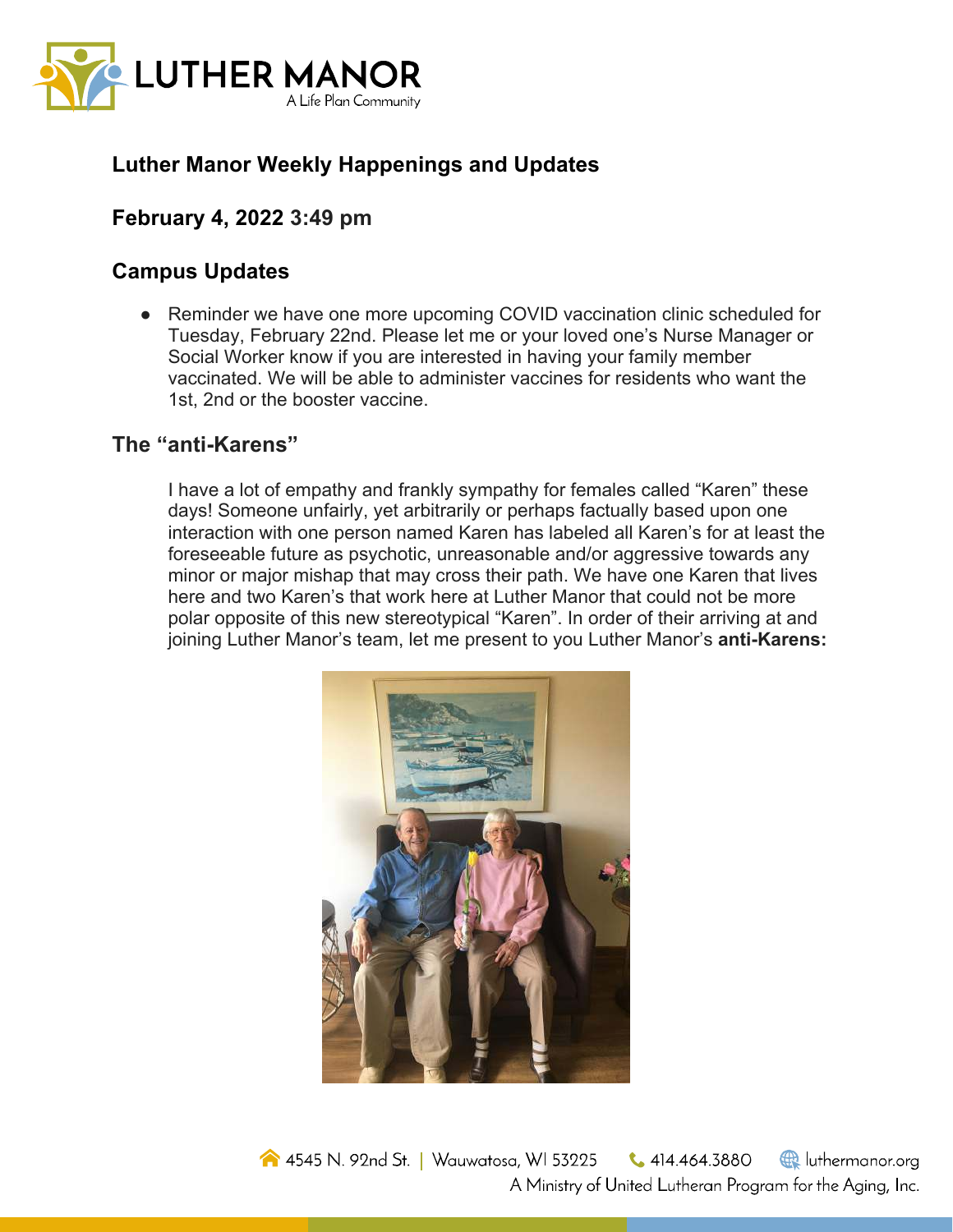

**Karen Merklein** moved into the Terrace in 2014 with her husband Dick and if you know Karen, she is such a sweet lady! She was named after another sweet Karen, her Norwegian Grandmother and is very proud of this. Karen is so faith filled, she has this grace and peace knowing how great God is, that just being around her makes me stronger in my faith. She is the eternal optimist, exuding positivity, cheerfulness and is always appreciative of any effort to take care of her and her fellow residents. She is also the one that cares for other residents that might not have family near or might just need a little help. Always giving to others, always thinking of others first and always positive. True to her faith, this Karen prays for all of Luther Manor, our staff and her fellow residents every day. No wonder we've stayed the course through COVID, thanks to Karen's prayers!



○ **Karen Yust** is our Infection Control Nurse Manager who is the original superhero of COVID-19 for Luther Manor. When the pandemic first started, Karen kept her head, got educated, communicated, empathized, got educated over and over and absolutely never lost her cool. Karen kept her calm and cool demeanor when many among us were extremely frazzled, especially with the media out of control, mixed messages from government officials and monthly, weekly, daily and sometimes hourly changes from the Department of Health and/or CMS. Her steady, educated and forthright approach helped all of us to stay calm as well, even when there were no days off for weeks at a time, when hands bled from constant hand washing, faces had creases from masks and goggles and the fear of transmission was out of control based on listening to the media.

4545 N. 92nd St. | Wauwatosa, WI 53225  $\bigcup$  414.464.3880 uthermanor.org A Ministry of United Lutheran Program for the Aging, Inc.